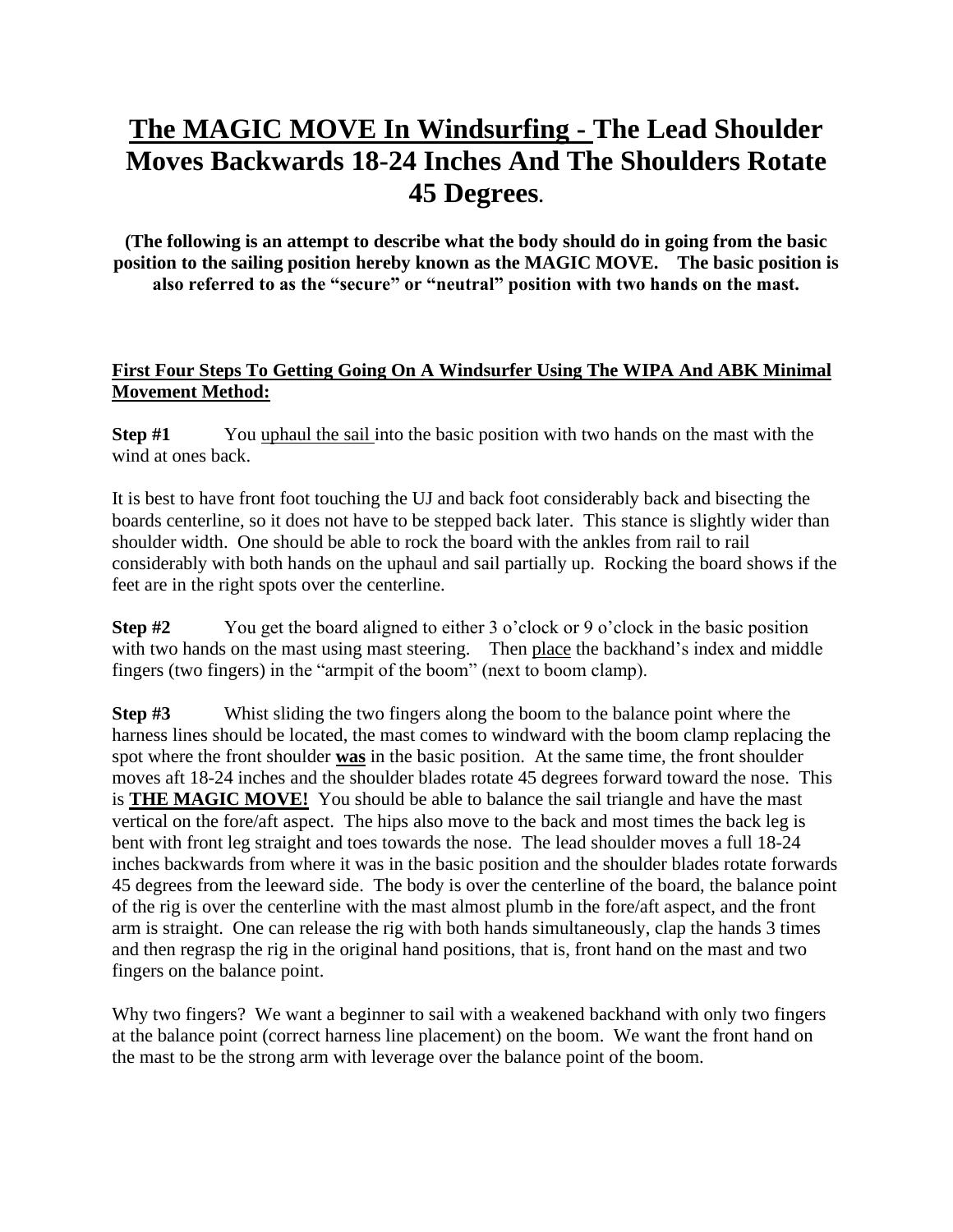You balance the triangle using the **MAGIC MOVE OF WINDSURFING** first – the lead shoulder moves backwards 18-24 inches and the shoulder blades turn 45 degrees – the boom clamp comes across the board to the spot where the front shoulder **was** in the basic position on the windward side. With the boom clamp over the windward side, the balance point of the rig is right over the centerline of the board or almost. The clew is ever so slightly higher than the boom clamp. Failure to move the lead shoulder back 18-24 inches, results in the mast not being plumb but rather tilted forward. And in any kind of wind, it is easy to get overpowered if one fails to do **MAGIC MOVE**.

**Step #4** After the sail triangle is balanced with a plumb mast, sheet in with independent arms and get going towards either 3 or 9 o'clock across the wind. A "plumb mast" means that it is vertical fore and aft. Use a level like a carpenter to illustrate plumb on a land simulator. In light wind/water conditions, it is possible to release a plumb balanced sail triangle, clap the hands 3-4 times, and then regrasp the rig with front hand on the mast and two fingers at the harness lines or balance point. Remember, the lead shoulder moves back 18-24" and the shoulder blades twist 45 degrees for the Number 7 posture and get underway sailing position.

## **Common Problems If MAGIC MOVE Is Not Used Properly:**

**Problem #1**: If one does not move the upper body and hips backward, the boom clamp comes up, the elbows bend, and one falls over backwards into the water with bent elbows and boom clamp glued to the sternum. The upper body and some hips did not move out of the way towards the back of the board (**MAGIC MOVE**). **Solution:** Learn and do the right thing: The **MAGIC MOVE OF WINDSURFING**.

**Problem #2:** One uphauls with feet out of position. Then one must add stepping back first to get out of the way of balancing the triangle (rig). **Solution:** Start with a wide uphaul stance with front foot against the UJ and back foot more than shoulder width back. Again, a beginner needs to use minimum hand and foot placements in varying winds.

**Problem #3**: One puts front hand on the boom first, then back hand (the 'ol crossover method). Rather, put back hand on the boom first. In beach and waterstarting, one puts the back hand on the boom first after clearing the sail. Furthermore, we do not want a wide gorilla-like, Harley Motorcycle grips on the boom. **Solution:** So, we first teach beginners to sail a windsurfer with front hand on the mast and backhand on the balance point for minimal movements as well as a strong front hand. Once experienced and one masters the front hand on the mast, after getting underway, we place the mast hand up on the boom to join the sail or back hand. Then the front hand goes from the boom down to the mast for the return to the basic position, board 180, or the tack.

**Problem #4:** The shoulders and hips only move out of the way towards the back only 8 inches or 1/3 of the **MAGIC MOVE**. Then one must bend the front arm elbow down towards the board so the mast can stay somewhat plumb. The war between the boom clamp closeness to the sternum is on. The further the sternum from the balance point on the boom…the better.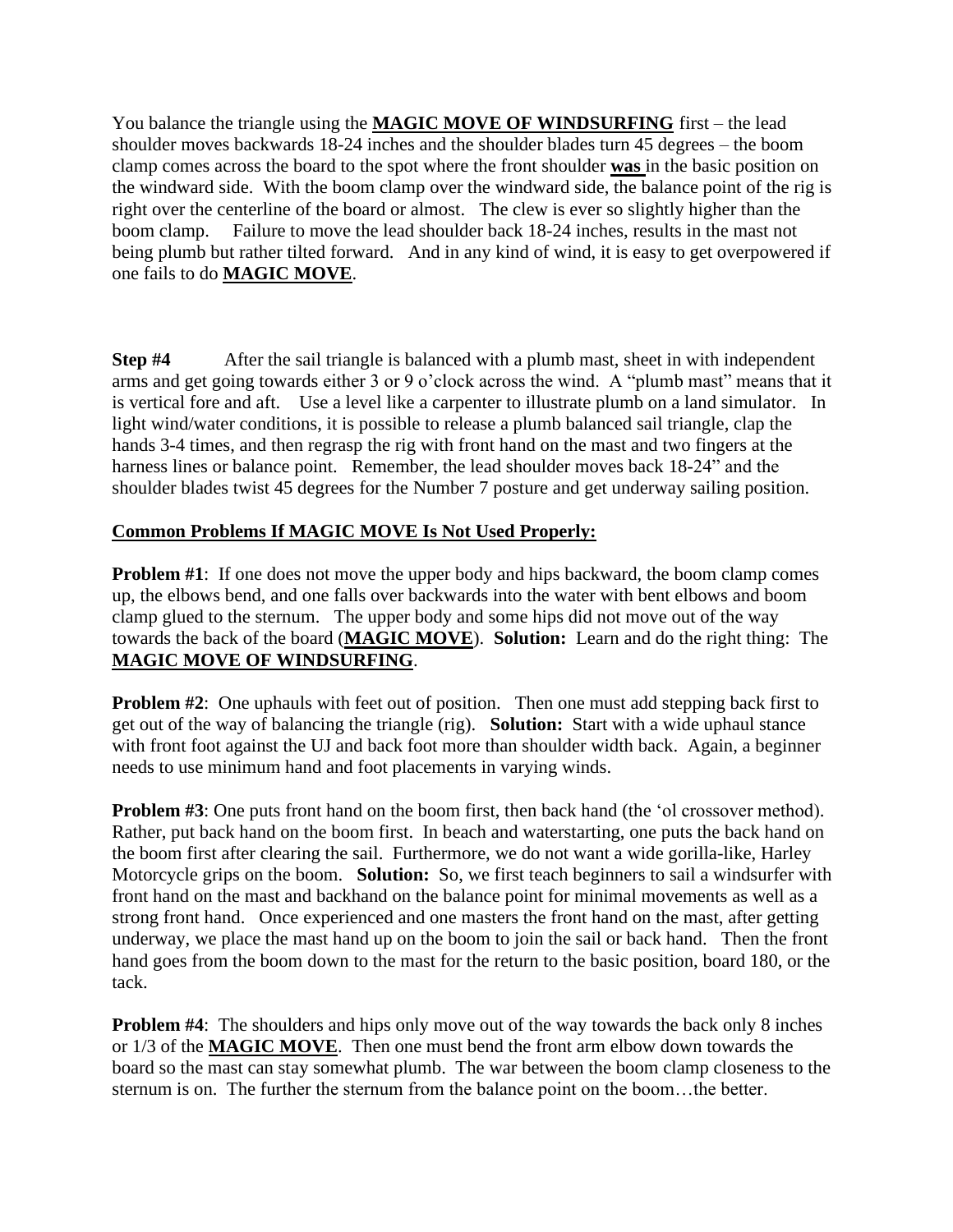**Solution:** Try to sail with a straight front arm so the rig is way from you. Yes, you will have to do the complete **MAGIC MOVE** to accomplish the above.

**Problem #5**: Too many foot movements. When done correctly, the front foot only twists 90 degrees so the "toes are towards the nose." **Solution:** Done with a wide stance allows the back foot to not have to step backwards. This eliminates having to step back.

**Problem** #6: It is light wind and there is some chop or rollers. One needs to not balance the rig plumb but rather keep the mast slightly out of plumb and forward so one has rig weight to counterbalance against. The key to super light wind sailing is to keep the rig weight to leeward so the sailor stands over the centerline and has some small rig weight to balance against.

**Problem** #7: In pesky wind, say 11-15 mph, because of rollers and chop, the board is naturally rocky, so one needs to get momentum with the board moving forward immediately. **Solution:** One must do the **MAGIC MOVE** faster and drop the top of the head down a bit until going across the water. The **MAGIC MOVE** is a must here.

**Problem #8**: Once sailing, you get overpowered to the leeward side. **Solution:** Try the tennis save by releasing the sail hand and holding onto the mast with the front hand or slide the mast hand into the armpit of the boom. When overpowered and you are losing the battle to windward, use the **tennis save** a lot or a little to save the day by staying on the board and resetting to normal sailing.

**Problem #9**: Rig is always to close to the body with bent elbows. **Solution:** In general, we want the rig far away from us, hence only doing half of the **MAGIC MOVE** will keep the mast close to us with bent elbows. Do the right thing. Do a full range of motion MAGIC MOVE so you can sail with a straightened front arm/elbow and the rig is arm's length away. Likewise, for the sail arm….it can be quite straight.

**Problem #10:** The shoulders do not rotate 45 degrees and stays parallel to the leeward rail of the board. There is no Number 7 posture and one is weak in counter-balancing the powered up sail. **Solution:** Turn the shoulder blades 45 degrees to the centerline of the board and move back 18- 24 inches. This sets up the stronger Number 7 posture and allows one to counter-balance the powered sail properly as well as luff the sail with independent arms action.

Why is windsurfing hard? Many just do not know the **MAGIC MOVE**! Or only have 10% of a full range of motion **MAGIC MOVE**. As a result, (1) they get overpowered, (2) lose to rig and clew weight, (3) suffer from the center of effort of the rig and the center of mass of the body both trying to stay over the same spot on the centerline, and/or (4) they sail with the mast inclined way to far forward. Teach the **MAGIC MOVE** both ways from a great No. 7 sailing position to the basic position and vice versa. Success on a windsurfer is in direct proportions to how well someone can do the **MAGIC MOVE** from the basic position. Also teach the Tennis Save and Hanging Save early on so the windsurfer can "reset" and make saves thereby not dismounting the board so often.